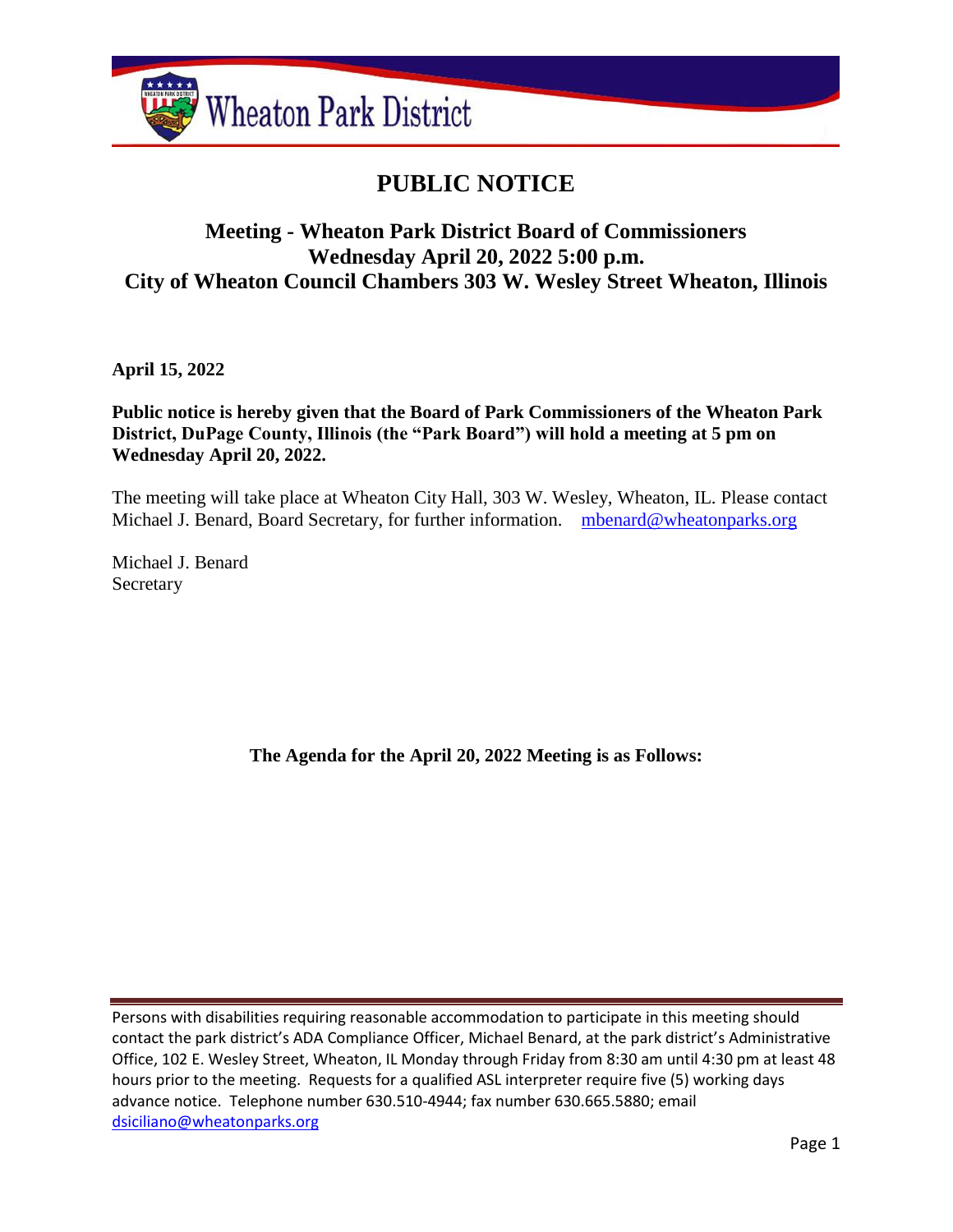

## **Meeting of the Wheaton Park District Board of Commissioners April 20, 2022 5:00 pm**

# **CALL TO ORDER**

#### **PRESENTATIONS**

• Summer Special Events

#### **COMMUNITY INPUT**

Public comments are important to the Board. However, it is the Board's policy not to act on items until time has been taken to gather information and discuss all options. Lack of action does not imply lack of interest in the issues. During the community input portion of the agenda the board typically will ask residents to provide input prior to accepting input from nonresidents.

#### **CONSENT AGENDA**

Consent Agenda items are considered by the Park District to be routine and will be enacted in one motion. There will be no separate discussion on these items. If a member of the Park Board requests, a Consent Agenda item will be removed from the Consent Agenda and considered as an individual item at the end of old or new business.

- A. Approval of the Disbursements totaling \$676,794.26 for the period beginning March 9, 2022 and ending April 12, 2022
- B. Approval of the Disbursements totaling \$327,603.00 for the period beginning March 9, 2022 and ending April 12, 2022
- C. Approval of the Regular Meeting Minutes for March 16, 2022
- D. Approval of the Subcommittee Minutes for April 13, 2022
- E. Approval of Amended Board Meeting Schedules for Wheaton Park District Board of **Commissioners**

#### **UNFINISHED BUSINESS** None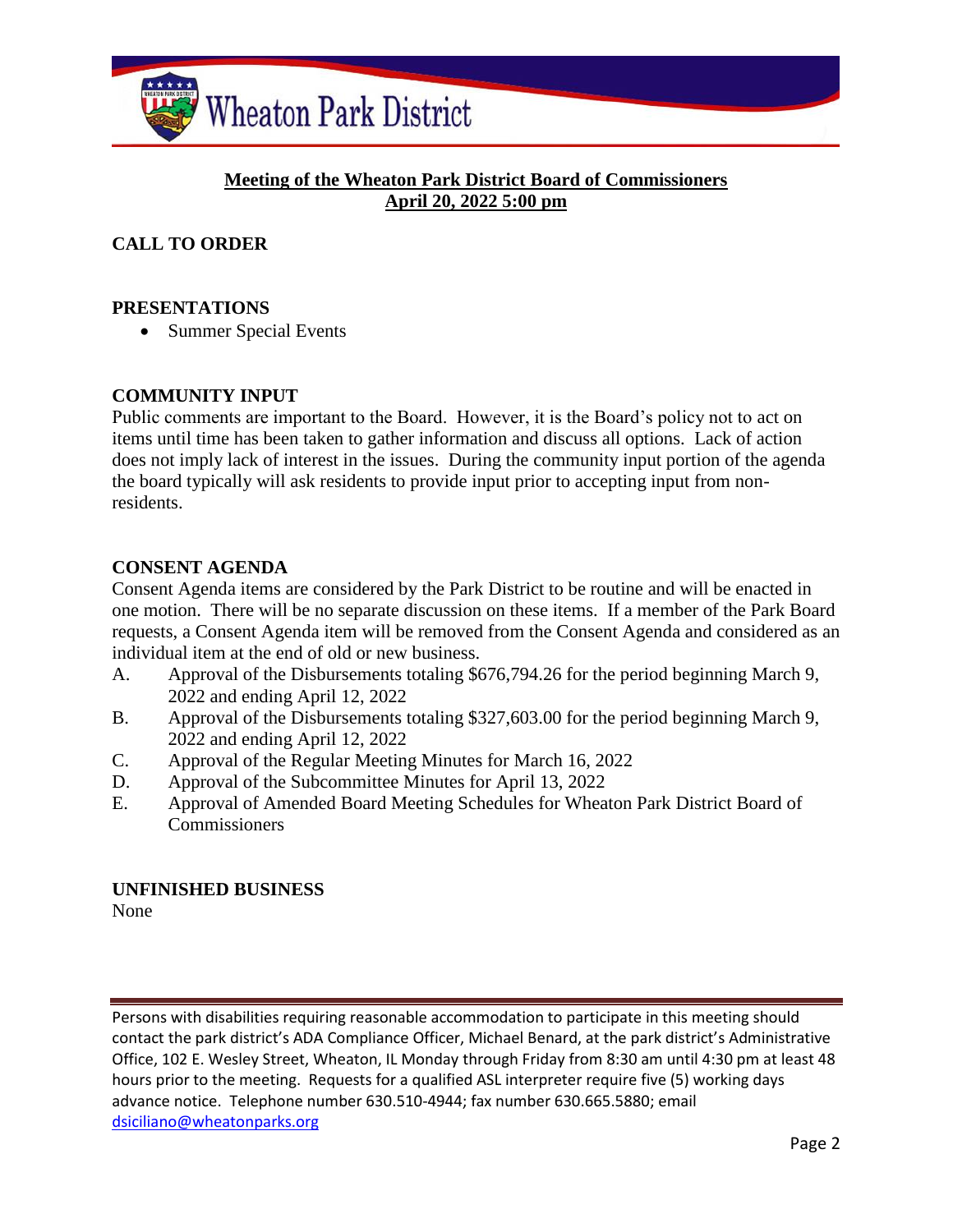

#### **NEW BUSINESS**

- **1. Compensation Study** Motion to approve a compensation study with Pontifex Consulting Group in the amount of \$19,250
- **2. Arrowhead Shoreline Stabilization Project West Course –** Motion to approve change order #1 in the amount of \$6,041.42 fromV3 Construction
- **3. Arrowhead Equipment Purchase** Motion to approve the purchase of a John Deer 325G Compact Track Loader with 78-inch bucket at a cost of \$58,028, a John Deere PR84B Angle Power Rake at a cost of \$10,331 and a Blue Diamond 314011-AHW pallet fork at a cost of \$999 through SOURCEWELL Contract #032119-JDC. Total cost is \$69,358.
- 4. **Community Center Interior Rehab Project** Motion to approve a design proposal from Architects in the amount of \$19,800 and \$2,500 for reimbursable costs for the Community Center Interiors project.
- 5. **Special Events Sound and Lighting Services** Motion to approve the 2022 Special Event Sound & Lighting Bid from Hi-Fi Events in the amount \$33,750.
- 6. **Alarm Services Agreement –** Motion to approve change order 2 with Reliable Fire and Security in the amount of \$1,800 for installing a fire radio and antenna.
- 7. **Resolution 2022-01 –** Motion to approve Resolution 2022-01 Promoting Sustainable Outdoor Lighting Practices.
- 8. **Resolution 2022-02** Motion to approve Resolution 2022- 02 Waiving Portions of the Local Government Professional Services Selection Act, 50 ILCS 510/1 *et seq.*
- **9. Facility Analysis –** Motion to approve the contract with AltusWorks Inc. in the amount of \$20,934 to perform the consulting services of structural engineering and building condition assessment at Cosley Zoo and Northside Park.
- **10. Arrowhead Asphalt Replacement –** Motion to approve a quote for asphalt replacement not to exceed \$11,260